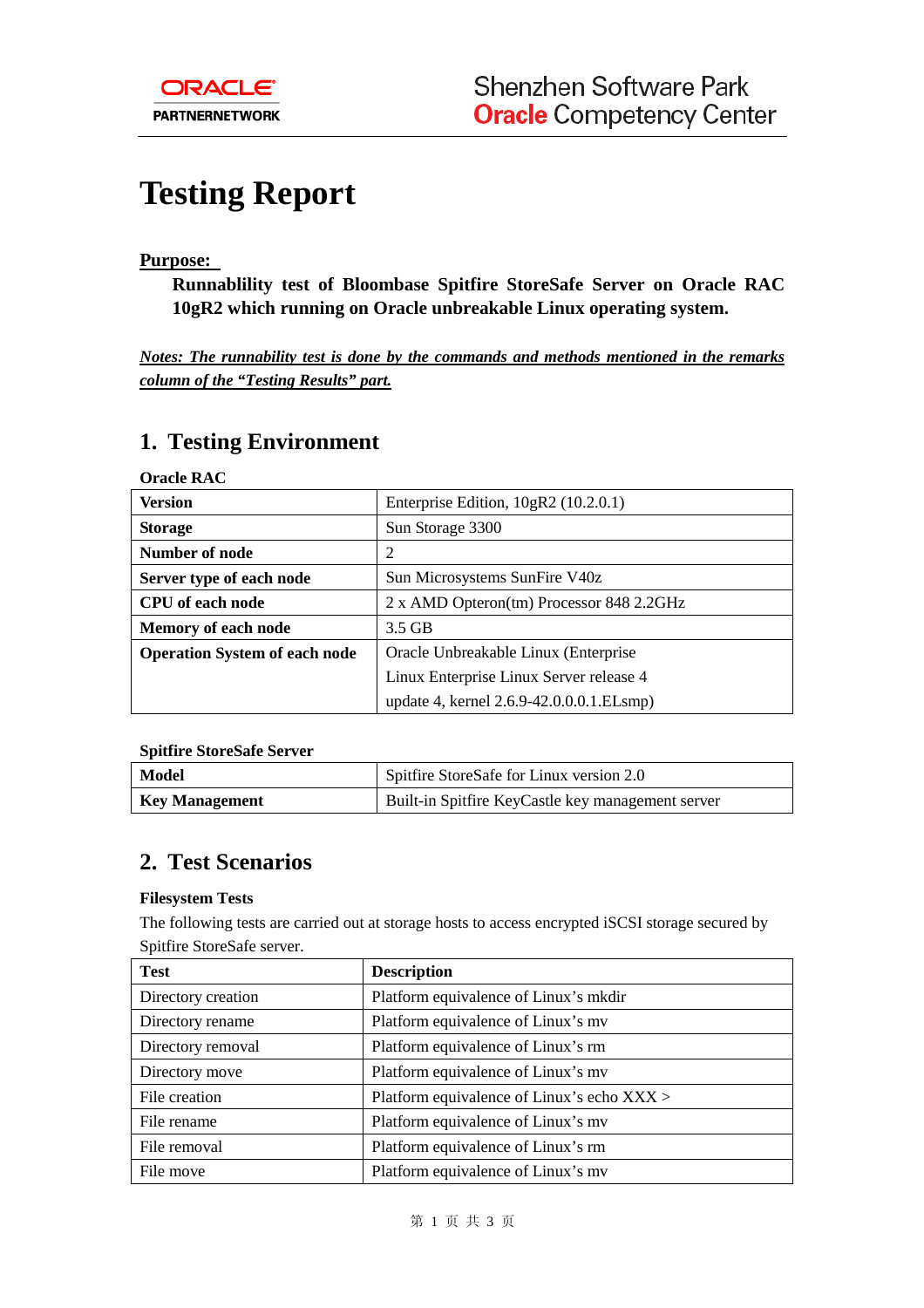

## Shenzhen Software Park **Oracle** Competency Center

| File append $-$ by character   | Platform equivalence of Linux's echo $XXX$                    |
|--------------------------------|---------------------------------------------------------------|
| File append $-$ by block       | Platform equivalence of Linux's echo XXX >>                   |
| File parameters inquiry        | File parameters inquiry Platform equivalence of Linux's ls *X |
| Softlink/Symbolic link removal | Platform equivalence of Linux's rm                            |
| Softlink/Symbolic link move    | Platform equivalence of Linux's my                            |

#### **Oracle Database Access Test**

| <b>Test</b>             | <b>Remarks</b> |
|-------------------------|----------------|
| <b>TPCC</b> query tests | queries        |

#### **Oracle RAC Database Test**

| <b>Test</b>                  | <b>Description</b>                        |
|------------------------------|-------------------------------------------|
| Database instance starts and |                                           |
| joins cluster                |                                           |
| Instance failover            | Active node network interface inactivated |
| Database shutdown            |                                           |
| Database creation            |                                           |
| Table creation               |                                           |
| Index creation               |                                           |
| Record insert                |                                           |
| Record select                |                                           |
| Record update                |                                           |
| Record delete                |                                           |

### **3. Testing Results**

#### **Filesystem Tests**

| <b>Test</b>                  | <b>Validation</b> | <b>Remarks</b>                |
|------------------------------|-------------------|-------------------------------|
|                              | Pass              |                               |
| Directory creation (Under    |                   | mkdir test                    |
| directory/ocfs2/storage)     |                   |                               |
| Directory rename             | $\sqrt{}$         | My test sstest                |
| Directory move               | $\sqrt{}$         | $mv$ sstest                   |
| Directory removal            |                   | rm -r sstest                  |
| File creation                |                   | vi abc.txt                    |
| File rename                  | $\sqrt{}$         | my abc.txt qwert.txt          |
| File move                    |                   | mv qwert.txt oradata/         |
| File removal                 | $\sqrt{}$         | rm oradata/qwert.txt          |
| File append $-$ by character | $\sqrt{}$         | echo "good evening" >>abc.txt |
| File append $-$ by block     | $\sqrt{}$         | $cat \gg abc.txt \ll eof$     |
|                              |                   | good                          |
|                              |                   | eof                           |